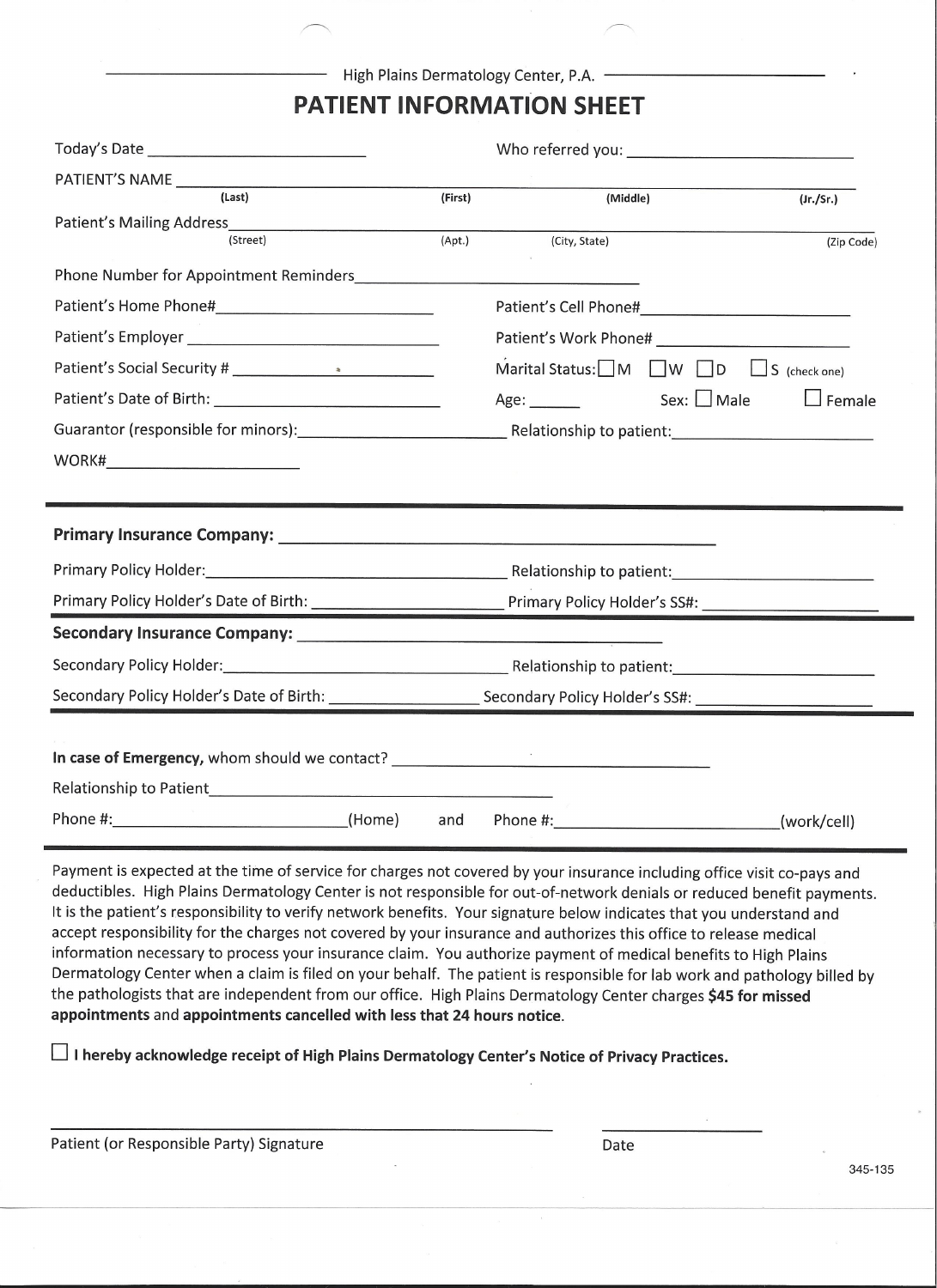# **Dermatology Medical History**

| Patient:                                                                                                                                                     |                                                                                                                                                         | Date: $\frac{1}{\sqrt{1-\frac{1}{2}}\cdot\frac{1}{2}}$                                                                                                                                                                                                                                                                        |
|--------------------------------------------------------------------------------------------------------------------------------------------------------------|---------------------------------------------------------------------------------------------------------------------------------------------------------|-------------------------------------------------------------------------------------------------------------------------------------------------------------------------------------------------------------------------------------------------------------------------------------------------------------------------------|
|                                                                                                                                                              |                                                                                                                                                         |                                                                                                                                                                                                                                                                                                                               |
|                                                                                                                                                              |                                                                                                                                                         | Have you ever had problems with local anesthesia (Lidocaine/Xylocaine)? Yes $\Box$ No $\Box$ Any serious reaction? $\Box$ Yes $\Box$ No                                                                                                                                                                                       |
|                                                                                                                                                              |                                                                                                                                                         | Do you take Aspirin, Coumadin (Warfarin), Plavix, Pradaxa or other blood thinner? $\Box$ No $\Box$ Yes (Rx)                                                                                                                                                                                                                   |
|                                                                                                                                                              | Do you have now, or have you ever had diseases or conditions:                                                                                           |                                                                                                                                                                                                                                                                                                                               |
| Pacemaker:<br><b>Artificial Heart Valves</b><br>Irregular Heartbeat<br>High Blood Pressure<br><b>Heart Attack</b><br>Heart Murmur<br>Rheumatic heart disease | <b>YES</b><br>NO                                                                                                                                        | <b>YES</b><br>NO<br>Diabetes<br>目<br>H<br>$\begin{array}{c} \square \\ \square \end{array}$<br>Thyroid<br>Kidney failure/dialysis<br><b>Hepatitis</b><br>If yes, what type? $\overline{\Box}$ A $\Box$ B<br>$\Box$<br><b>Artificial joints</b><br><b>HIV/AIDS</b><br>Convulsions, Epilepsy,<br>$\Box$<br>Seizures or Fainting |
| Skin:<br>Have you ever had skin cancer?                                                                                                                      | Has anyone in your family had skin cancer?<br>Do you have a history of any specific skin diseases?<br>Do you bleed easily, or have a bleeding disorder? | YES $\neg$ NO<br>If yes, what kind?<br>If yes, what kind?<br>If yes, what kind?<br>$\Box$ YES $\Box$ NO<br>$YES \Box NO$<br>$\Box$ YES $\Box$ NO                                                                                                                                                                              |
|                                                                                                                                                              |                                                                                                                                                         |                                                                                                                                                                                                                                                                                                                               |
| <b>Social History:</b>                                                                                                                                       |                                                                                                                                                         |                                                                                                                                                                                                                                                                                                                               |
| Do you drink alcohol:                                                                                                                                        | $\Box$ YES $\Box$ NO                                                                                                                                    | If YES, how many drinks per day?                                                                                                                                                                                                                                                                                              |
| Do you smoke?                                                                                                                                                | $\Box$ YES $\Box$ NO                                                                                                                                    | If YES, how much?                                                                                                                                                                                                                                                                                                             |
|                                                                                                                                                              | Have you had or have you been exposed to HIV/AIDS or Hepatitis C?                                                                                       | $\Box$ YES $\Box$ NO                                                                                                                                                                                                                                                                                                          |
|                                                                                                                                                              |                                                                                                                                                         |                                                                                                                                                                                                                                                                                                                               |
|                                                                                                                                                              |                                                                                                                                                         |                                                                                                                                                                                                                                                                                                                               |
| <b>Women-Menstrual History</b>                                                                                                                               |                                                                                                                                                         |                                                                                                                                                                                                                                                                                                                               |
|                                                                                                                                                              |                                                                                                                                                         | Last Menstrual Period: ___________________ Are you pregnant? YES NO Are you trying to become pregnant? YES<br>N <sub>O</sub>                                                                                                                                                                                                  |
|                                                                                                                                                              |                                                                                                                                                         |                                                                                                                                                                                                                                                                                                                               |
| Are you breast feeding? $\Box$ YES $\Box$ NO                                                                                                                 |                                                                                                                                                         |                                                                                                                                                                                                                                                                                                                               |
|                                                                                                                                                              |                                                                                                                                                         |                                                                                                                                                                                                                                                                                                                               |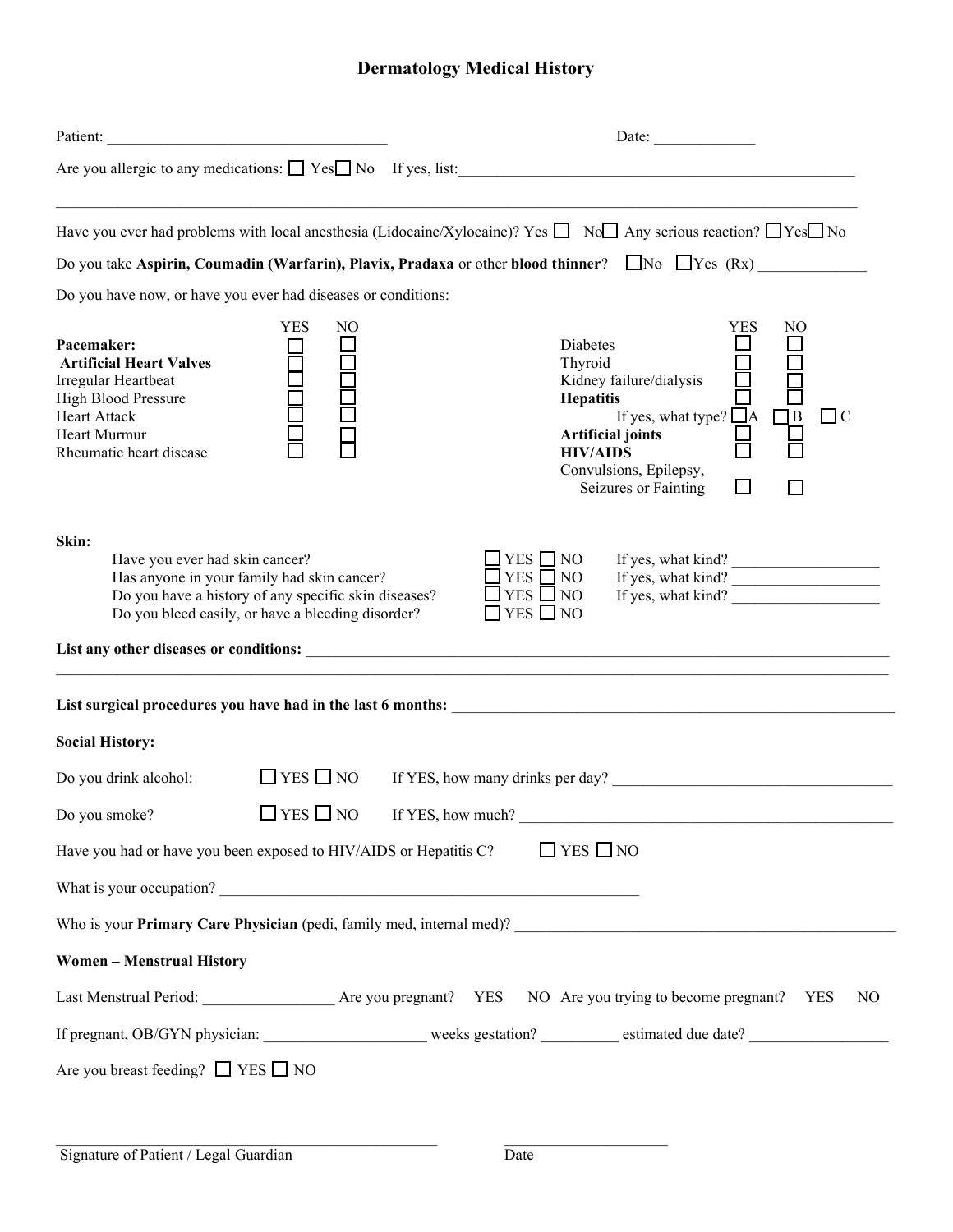### **HIGH PLAINS DERMATOLOGY CENTER**

### **PERSONAL HEALTH INFORMATION RELEASE**

If biopsy/lab testing is necessary, may we leave results on your answering machine? Yes or No

If biopsy/lab testing is necessary, may we leave results with another member of your household? Yes or No. If yes, please specify those people below.

Communicating with a patient's family, friends or others involved in your care is an important part of continuing care to our patients. Please list below anyone you would like us to communicate your personal health information with.

| DATE_____________________ |
|---------------------------|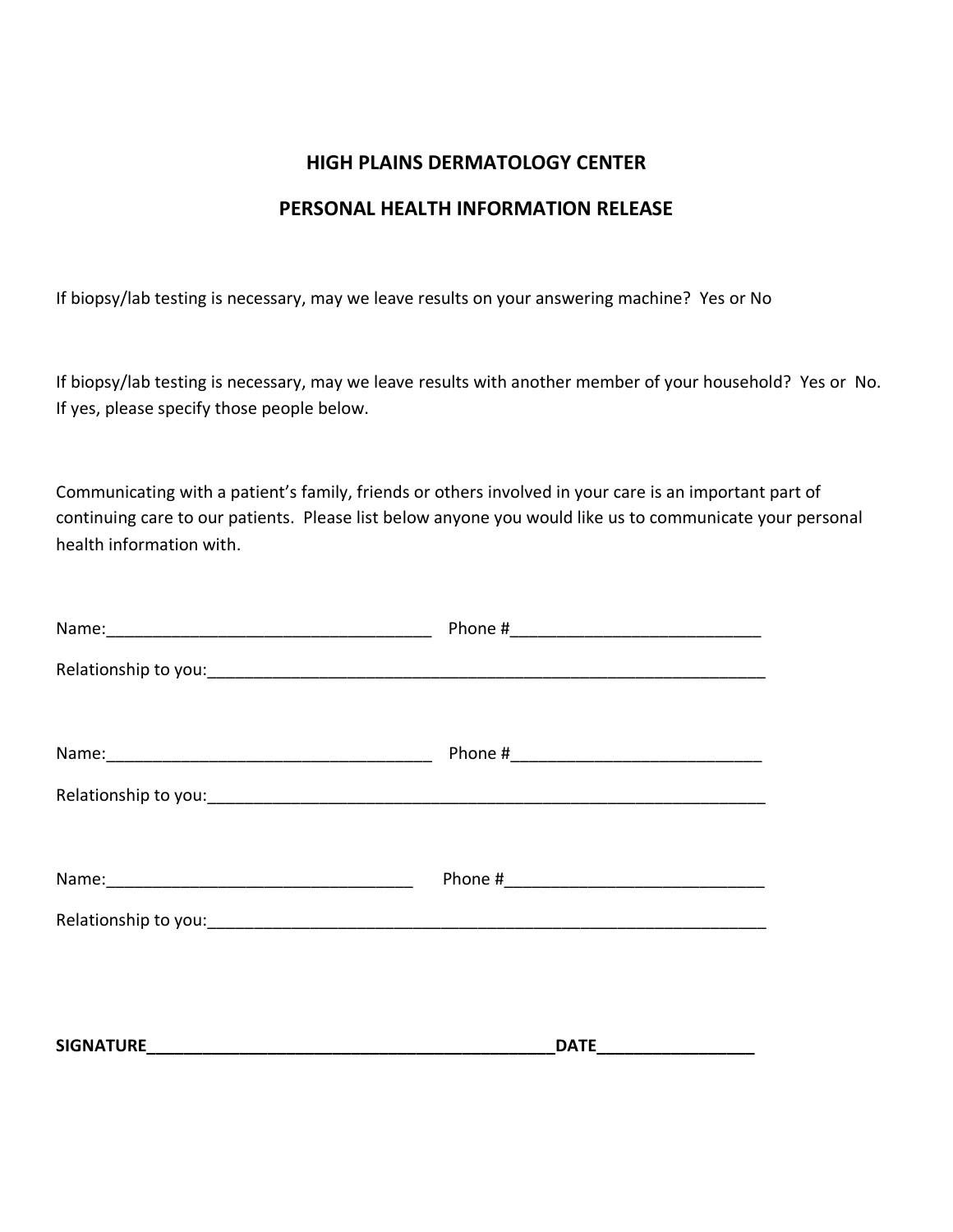### **HIGH PLAINS DERMATOLOGY OFFICE POLICIES**

#### **Insurance**

The patient is responsible for providing High Plains Dermatology with the correct insurance information and obtaining any referrals required by there insurance company. Please bring photo identification & current insurance card to every visit.

The patient is responsible for responding promptly to requests from the insurance company to provide any additional information they may require. If this information is not provided and they do not pay us because of the delay, the account will become due and payable in full at that time. Contrary to common understanding, all procedures (e.g. freezing of warts, injections, skin biopsies) are considered surgical procedures by most insurance companies, so the fees for these services may apply to a separate surgical deductible, copayment or coinsurance. Skin tag removal is considered cosmetic and is not covered by insurance.

We accept most major insurance companies including, but not limited to, Medicare, United, BCBS, IMS, Aetna, Humana and City of Amarillo. We only accept some of the Medicare replacement plans. We do not accept CHIPS and Medicaid. Please call the office or check your insurance website to see if we are in-network.

#### **Pathology**

We use Cockerell Dermatopathology and Alliance/Coastal Pathology to read all of our biopsy specimens, you will receive a separate bill for those services. Please call: Cockrell 800-309-0000 or Alliance/Coastal 214-420-6348

#### **Payment**

All copayments and deductibles are due at the time of the office visit. Any remaining balance after the insurance has paid is the patient's responsibility and is due upon receipt of the bill. If your account has a balance due, please plan to pay that balance before or at the time of an upcoming appointment. Patients without insurance coverage should be prepared to pay their visit balance of the date of the visit. We accept cash, checks, Visa, Mastercard, Discover and American Express. Our office charges a \$30(plus tax) returned check fee. Past due accounts are turned over to a collection agency. We use New Horizon Billing Service, if you have a question about your bill please call 806-355-9595.

#### **Missed Appointments and Cancellations**

For cancellations please contact our office at least 24 hours prior to the scheduled appointment. We reserve the right to charge a \$45 fee for late cancellations and missed appointments. A \$100 non-refundable deposit is required for elective procedures.

#### **Medical Records**

Medical records can be obtained by the patient or sent to another office with completion of a written request. A \$25 fee may be charged for these records.

#### **HIPAA**

All medical records are protected as required by law. Copies of our privacy policy are available at the office.

#### **Prescriptions**

Please bring a list of all medications the patient is taking (including prescription topical creams and over-the-counter creams or medicines) to each visit. If a 3-month supply is required, please inform the physician before they write the prescription. If you need a refill, please contact your pharmacy first and allow 48 hours for all refill requests.

#### **Treatment of Minors**

Minor patients must be accompanied by a Parent or Legal Guardian (proper documentation must be presented at time of initial visit) for their initial visit to review treatment options and to consent to the treatment care plan. After minor patient's initial visit, you can discuss with their physician other options for future appointments. If you designate a friend or family member to bring the minor patient after the initial visit, you will need to fill out our Minor Consent Form.

Patient Initials